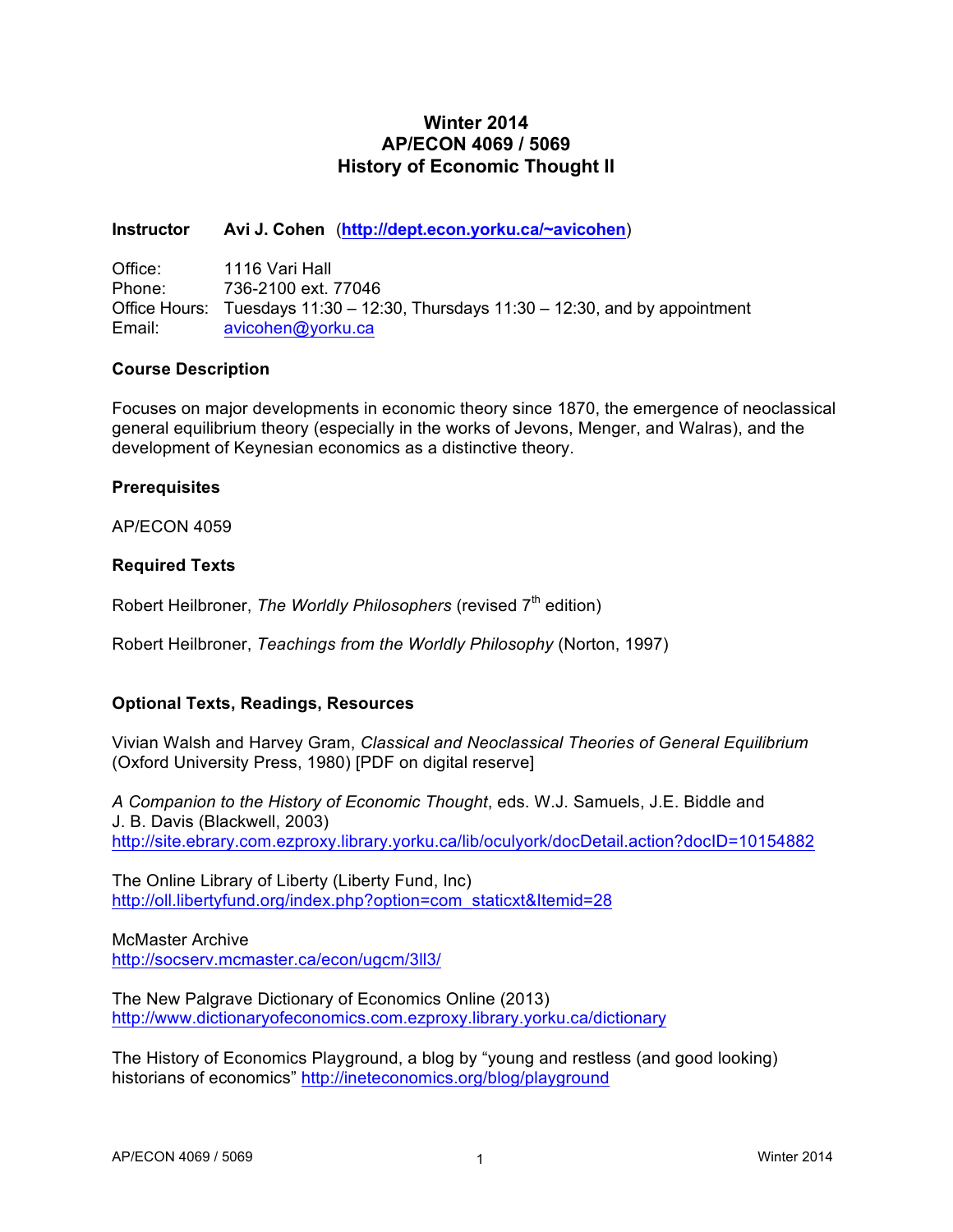## **Course Requirements**

| Due         | % of course grade | Task                                                                                |
|-------------|-------------------|-------------------------------------------------------------------------------------|
| Jan – March | 10%               | Two 1 page abstracts with revisions                                                 |
| Feb 27      | 15%               | Reading Response Paper                                                              |
| April 10    | 30%               | $10 - 12$ page paper (2500 - 3000 words)<br>Graduate: 20 - pages paper (5000 words) |
| April 24    | 35%               | Take-home final exam<br>Graduate: additional questions                              |
| Jan – April | 10%               | Engagement                                                                          |

### **Learning Objectives**

- By engaging with primary texts, learn the main ideas of each author, and the shared characteristics of the "school" in which the author is situated.
- Understand the diversity of economic thinking and how ideas that emerged at any point in the past were a product of a swirling array of forces including: the actual economy, social interests at work in the economy, prevailing views on what constitutes science, prevailing views on justice and fairness, dominant ideas in the natural and other social sciences, available tools/techniques and individual personality.
- Evaluate similarities and differences across the schools/paradigms/theoretical frameworks of classical political economy, neoclassical economics and Keynesian economics.
- Assess the extent to which there has been *continuity* or *discontinuity* in the development of economics, and use differences across schools to think critically about the underlying assumptions and focus of economics learned in other courses.

### **Writing**

This is a "writing-intensive course designed to help you improve your ability to write and think critically. Details will be provided in class. Useful references include:

Avi J. Cohen and John Spencer, "Using Writing Across the Curriculum in Economics: Is Taking the Plunge Worth It?" *Journal of Economic Education* (Summer 1993), 219 – 230

D. McCloskey, "Economical Writing," *Economic Inquiry* 24(2) Apr 1985: 187 – 222

*The Economist* Style Guide http://www.economist.com/styleguide/introduction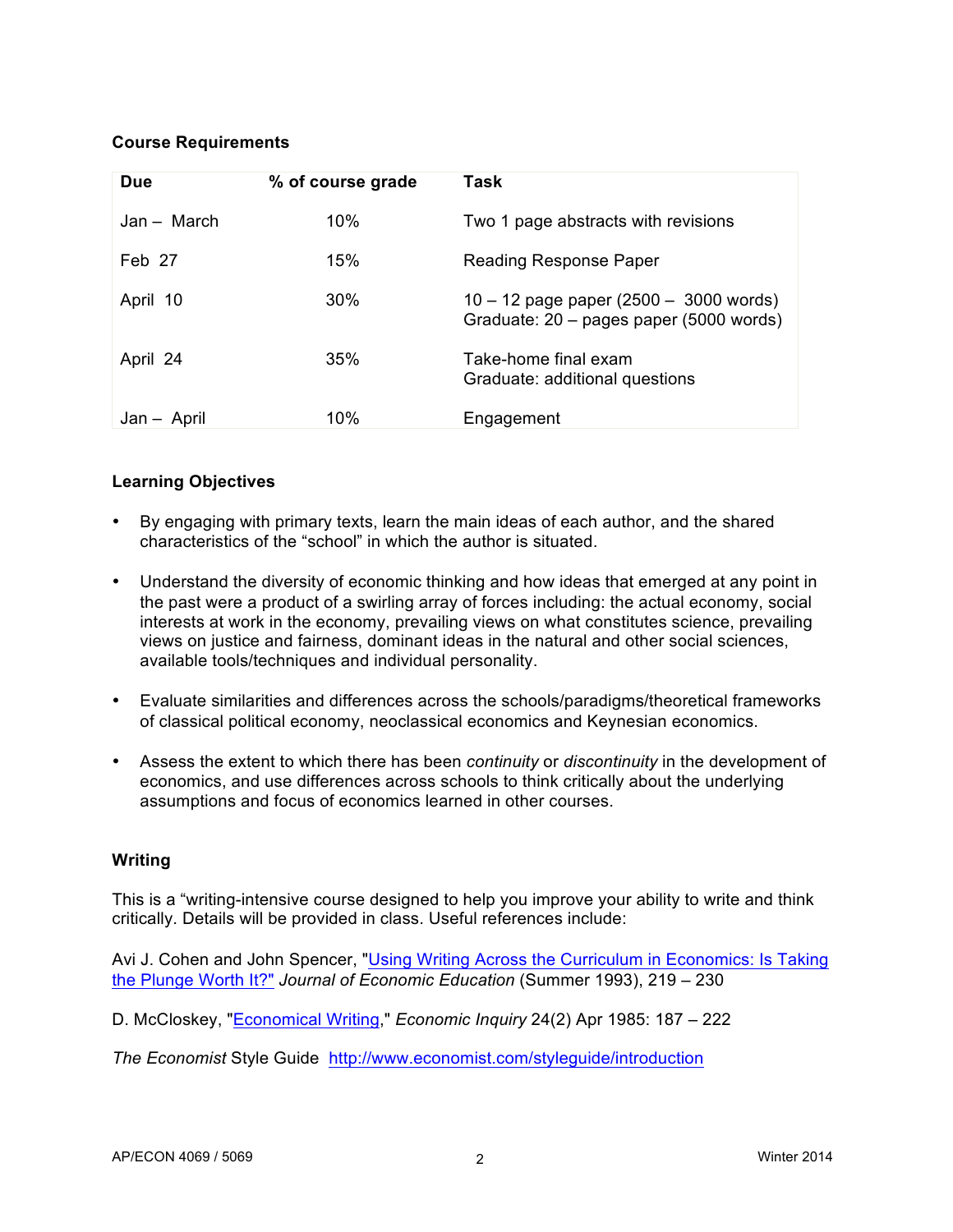### **Workload**

A typical 3 credit course requires 100 hours of your time. ECON 4069 is both a readingintensive and writing intensive course. The table below identifies how I expect those 100 hours will be allocated. While you do not receive direct marks for reading, reading will affect your engagement mark (your ability to participate in class discussions and activities) and your final exam mark. While some weeks have more readings than others, you should be able to read the required reading in an average of 2 hours per week. The optional reading are for your interest, and will be useful if you choose a paper topic related to that area of the course.

| <b>Activity</b>    |                | Hours     |
|--------------------|----------------|-----------|
|                    |                |           |
| <b>Class Time</b>  | 2.5 hours/week | 30        |
|                    |                |           |
| Reading            | 2 hours/week   | 24        |
|                    |                |           |
| Abstracts          | 3 hours each   | 6         |
|                    |                |           |
| <b>Short Paper</b> | 12             |           |
|                    |                |           |
| Long Paper         | 16             |           |
|                    |                |           |
| <b>Final Exam</b>  | 12             |           |
|                    |                |           |
| <b>TOTAL</b>       |                | 100 hours |

### **Engagement**

Ten percent of your final grade depends on your engagement in class discussions and group activities. That participation requires your engagement with the readings, and thinking critically about how the ideas relate to theories you have learned in your other economics courses.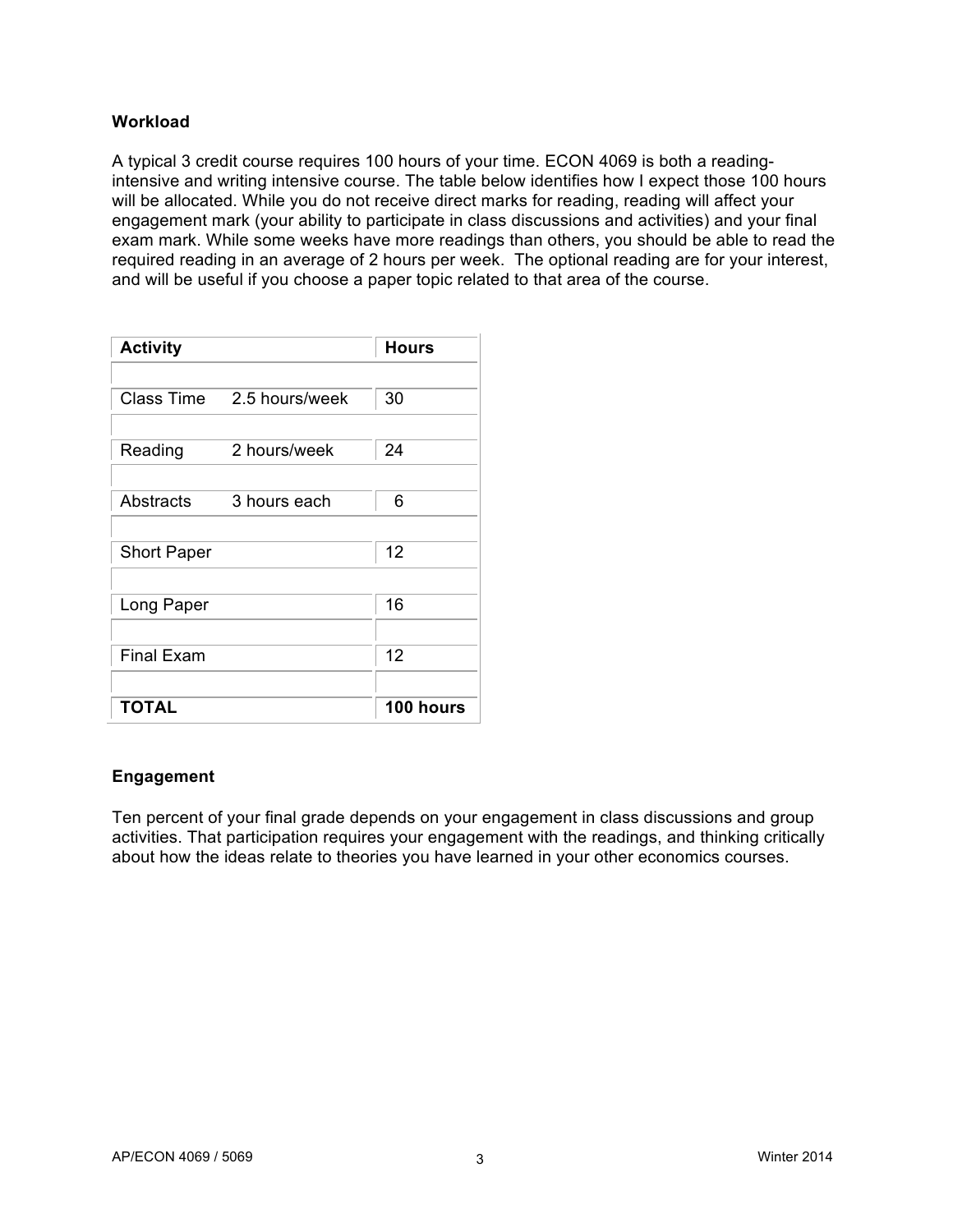# **COURSE OUTLINE AND READING LIST**

# **1 From Classical Political Economy to Neoclassical Economics**

Robert Heilbroner, *Worldly Philosophers*, Ch VII, pp. 170 – 177

Optional: Robert Heilbroner, "Modern Economics as a Chapter in the History of Economic Thought," *History of Political Economy* (Summer 1979), 192 – 198

# **2 The Marginal Utility Revolution**

### **A Jevons: Utility and Value**

Robert Heilbroner, *Teachings from the Worldly Philosophy*, Ch V The Marginalists – Jeremy Bentham (199 – 207), William Stanley Jevons (208 – 218)

Vivian Walsh and Harvey Gram, *Classical and Neoclassical Theories of General Equilibrium*, Ch 5, 121 – 131

Optional: W.S. Jevons, *The Theory of Political Economy,* Introduction, Chs. **1, 2, 3** (Definition of Terms, The Laws of Human Want. Utility Is Not an Intrinsic Quality, Law of the Variation of Utility, Total Utility and Degree of Utility, Variation of the Final Degree of Utility, Disutility and Discommodity, Distribution of Commodity In Different Uses), **4** (Importance of Exchange In Economics, Ambiguity of the Term Value, Value Expresses Ratio of Exchange, Popular Use of the Term Value, Dimension of Value, Definition of Market, Definition of Trading Body, The Law of Indifference, The Theory of Exchange, Symbolic Statement of the Theory, Analogy to the Theory of the Lever), **5** (Definition of Labour, Quantitative Notions of Labour)

http://oll.libertyfund.org/?option=com\_staticxt&staticfile=show.php%3Ftitle=625&chapter =10090&layout=html&Itemid=27

Optional: R.D.C. Black, "Utility," in the *New Palgrave Dictionary of Economics*, 2<sup>nd</sup> ed., eds. S. Durlauf and L. Blume, (Palgrave MacMillan, 2013)

# **B Menger: Value and Exchange**

Bruce Caldwell, "Menger's *Principles of Economics*," Ch 1 in *Hayek's Challenge* (University of Chicago Press, 2004), 17 – 38

Vivian Walsh and Harvey Gram, *Classical and Neoclassical Theories of General Equilibrium*, Ch 5, 131 – 141

Optional: Carl Menger, *Principles of Economics*, [1871], Preface, Chs 1 – 4 http://mises.org/etexts/menger/principles.asp

Optional: Steve Horowitz, "The Austrian Marginalists: Menger, Böhm-Bawerk, and Wieser," Ch 17 in *A Companion to the History of Economic Thought*, eds. W.J. Samuels, J.E. Biddle and J. B. Davis (Blackwell, 2003), 262 – 271 only.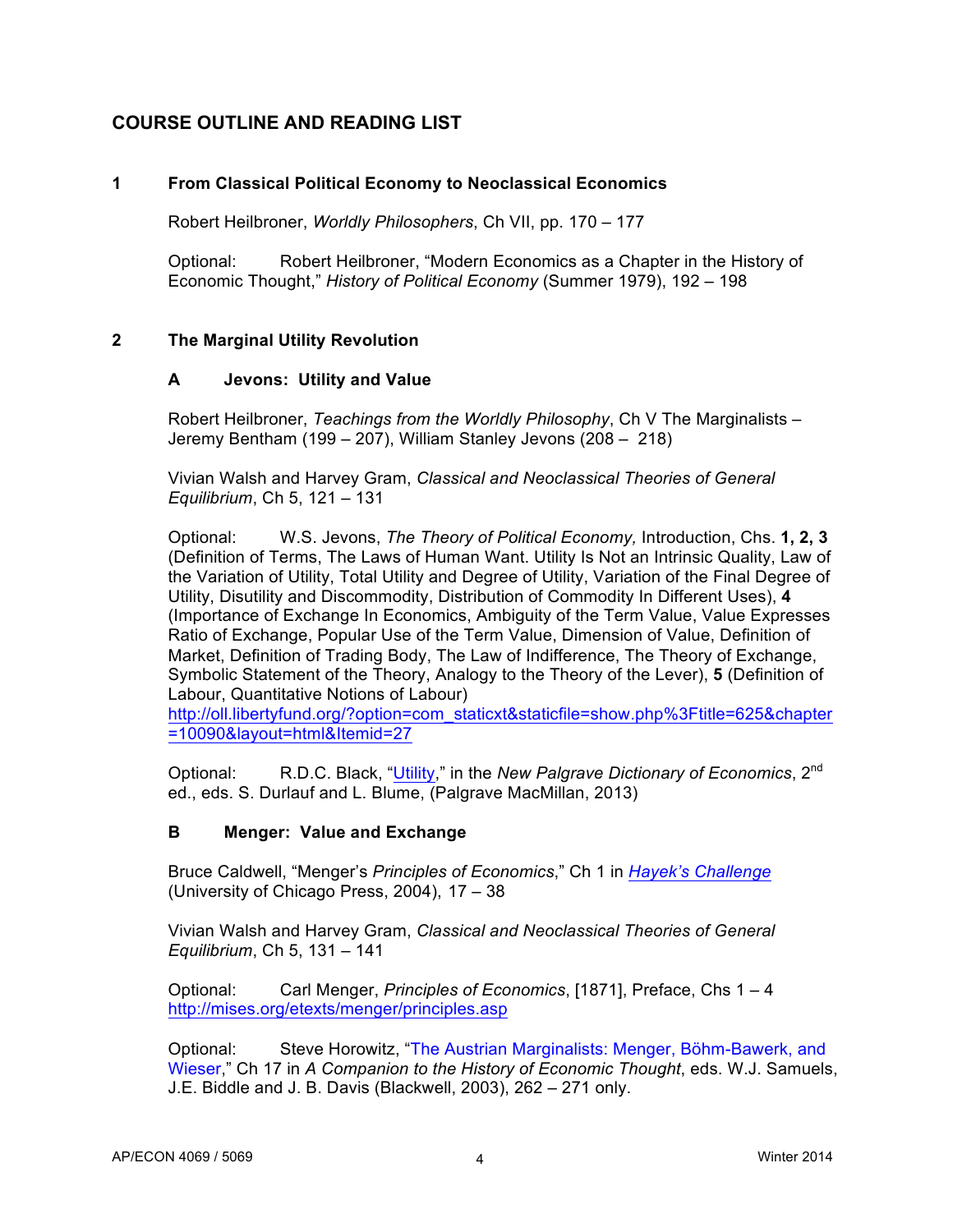### **C Walras: General Equilibrium**

Robert Heilbroner, *Teachings from the Worldly Philosophy*, Ch V The Marginalists – Léon Walras, 219 – 227

Vivian Walsh and Harvey Gram, *Classical and Neoclassical Theories of General Equilibrium*, Ch 6

Optional: Léon Walras, *Elements of Pure Economics or the Theory of Social Wealth* (Richard D. Irwin, 1954), trans. William Jaffé, Lessons 3, 4, 5, 8, 10, 20

Optional: William Jaffé, "Léon Walras's Role in the 'Marginal Revolution' of the 1870s," *History of Political Economy* (Fall 1972), 379 – 405

### **3 Understanding the Marginal Utility Revolution**

#### **A Overview**

Vivian Walsh and Harvey Gram, *Classical and Neoclassical Theories of General Equilibrium*, Ch 7

Robert A. Radford, "The Economic Organization of a P.O.W. Camp," *Economica* 12 (November 1945), 189 – 201

Avi J. Cohen and Jon Cohen, "Classical and Neoclassical Theories of General Equilibrium," *Australian Economic Papers* (June 1983), 180 – 200

T. W. Hutchison, "The 'Marginal Revolution' and the Decline and Fall of English Classical Political Economy," *History of Political Economy* (Fall 1972), 442 – 468

F.A. von Hayek, "Economics and Knowledge," *Economica* (February 1937), 33 – 54

Optional: Bruce Caldwell, "Hayek's Transformation," *History of Political Economy* (Winter 1988), 513-541

### **B The Mirowski Thesis – Economists with Physics Envy**

Philip Mirowski, "Physics and the Marginal Revolution," *Cambridge Journal of Economics* 8 (December 1984), 361 – 379

Avi J. Cohen, "Introduction" and "Seeing the Light Despite the Heat: Post-Mirowski-History of Economic Thought," *Philosophy of the Social Sciences* (March 1992), 77 – 96

Optional: Philip Mirowski, *More Heat than Light: Economics as Social Physics, Physics as Nature's Economics* (Cambridge University Press, 1989), Chs 1, 5

Optional: William Jaffé, "Menger, Jevons and Walras De-Homogenized," *Economic Inquiry* 14 (December 1976), 511– 524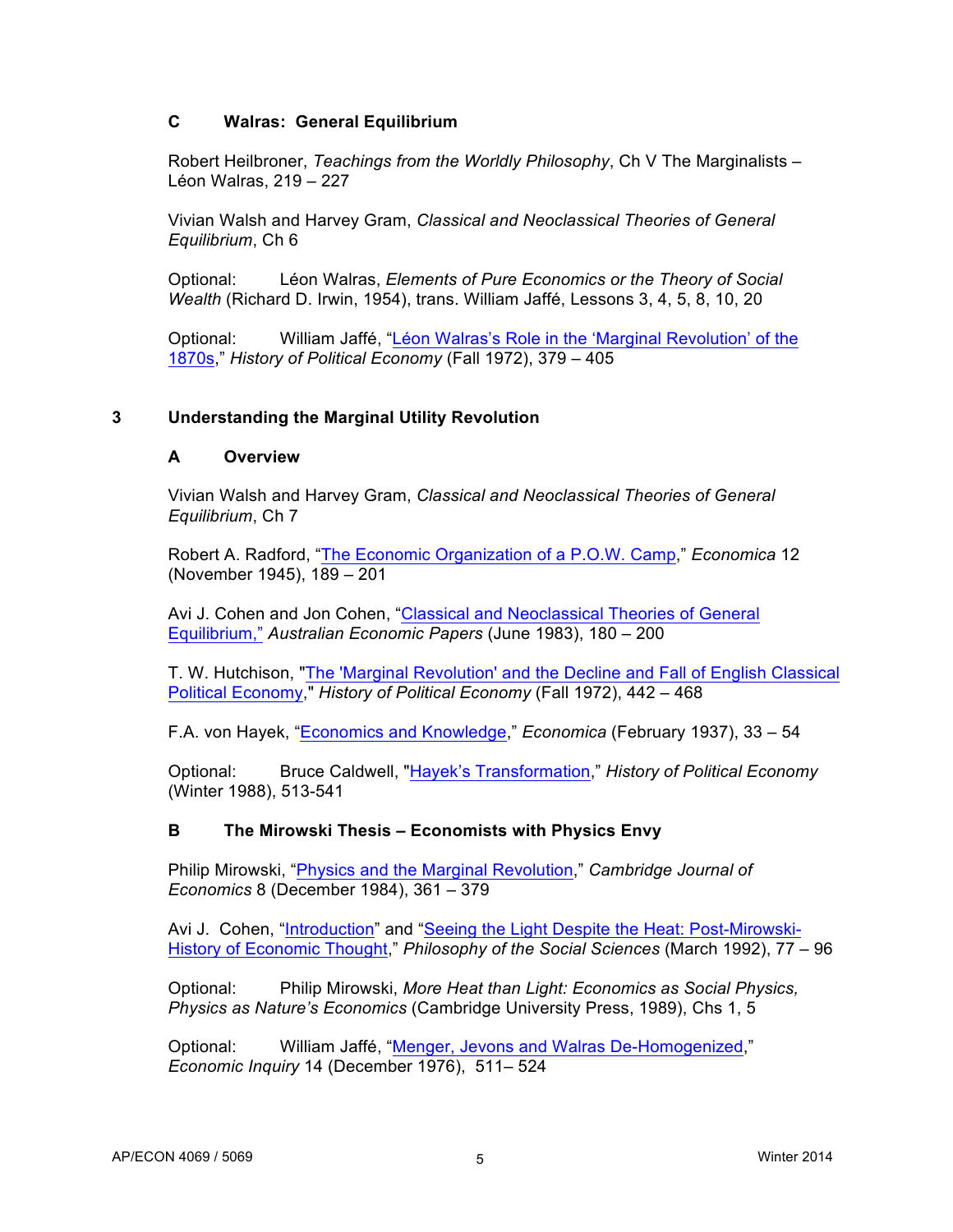### **4 Capital and Distribution**

### **A Eugene von Böhm-Bawerk, J.B. Clark, Irving Fisher: 2nd Generation Neoclassicals**

Avi J. Cohen, "Is Equilibrium Enough and Was Stigler Wrong?: Value Theory in the Böhm-Bawerk / Fisher Controversies," HOPE Center Working Paper 2011-01, Duke University, January 2011, 5 – 18

J.B. Clark, "Distribution as Determined by a Law of Rent," *Quarterly Journal of Economics* 5 (April 1891), 289 – 318

J.B. Clark, *The Distribution of Wealth* (1899), Ch 1 http://oll.libertyfund.org/?option=com\_staticxt&staticfile=show.php%3Ftitle=329&chapter =35615&layout=html&Itemid=27

Paul Samuelson, "Irving Fisher and the Theory of Capital," in *Ten Economic Studies in the Tradition of Irving Fisher* (Wiley, 1967), ed. W. Fellner, 17– 19, 26 – 35

# **B Cambridge Controversies in Capital Theory**

Avi J. Cohen and Geoff Harcourt, "Whatever Happened to the Cambridge Capital Theory Controversies?" *Journal of Economic Perspectives* 17 (Winter 2003), 199 – 214

Paul David, "Clio and the Economics of QWERTY," *American Economic Review* (May 185), 332 – 337

Optional: Paul David, "Path Dependence: A Foundational Concept for Historical Social Science," *Cliometrica* (April 2007), 91 – 114

# **5 Thorstein Veblen and American Institutionalism**

Robert Heilbroner, *Worldly Philosophers*, Ch VIII, 213 – 247

Avi J. Cohen, "Veblen *Contra* Clark and Fisher: Veblen-Robinson-Harcourt Lineages in Capital Controversies and Beyond," *Cambridge Journal of Economics*, forthcoming 2014.

Malcolm Rutherford, "American Institutional Economics in the Interwar Period," Ch 23 in *A Companion to the History of Economics* (Wiley-Blackwell, 2003), eds. Warren J. Samuels, Jeff E. Biddle, John B. Davis, 360 – 376

Optional: Thorstein Veblen, *Theory of the Leisure Class: An Economic Study of Institutions* (1899), Ch 4 Conspicuous Consumption

Optional: Geoffrey M. Hodgson, "The Revival of Veblenian Institutional Economics," *Journal of Economic Issues* (June 2007), 325 – 340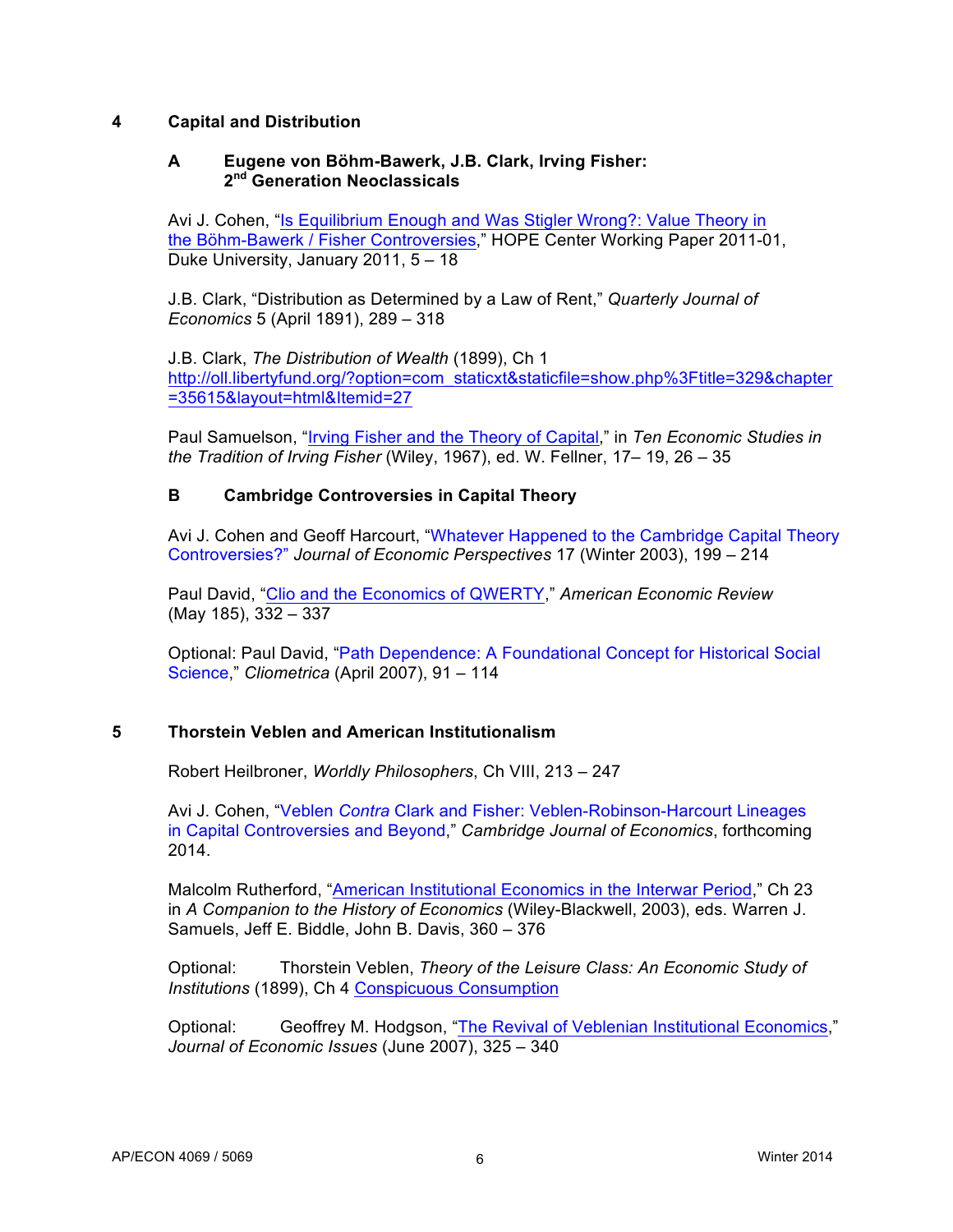### **6 John Maynard Keynes**

Robert Heilbroner, *Worldly Philosophers*, Ch IX, John Maynard Keynes, pp. 248 – 287

Robert Heilbroner, *Teachings from the Worldly Philosophy*, Ch VI Twentieth Century Economists – John Maynard Keynes, 264 – 296

J.M. Keynes, "The General Theory of Employment," *Quarterly Journal of Economics* 51 (February 1937), 209-223

J.M. Keynes, *The General Theory of Employment, Interest and Money* (Harcourt Brace, 1936), reprinted in *The Collected Writings of John Maynard Keynes* (Macmillan, 1973), Vol. 7, Chs 1 – 3, 5, 7, 8 –15, 16(I), 17(II), 18, 19, 24

In Scott Gordon, "A Paraphrase Version of Keynes' *General Theory*," Queen's University Economics Discussion Paper 476, 1982.

Optional: Robert Skidelsky (video) - Facing Up to Keynesian Uncertainty

### **7 The History of Recent Economics**

### **A Overview**

Daniel T. Rogers, "The Rediscovery of the Market," Ch 2 in *The Age of Fracture* (Harvard University Press, 2011), 41 – 76

# **B Microeconomics**

S. Abu Turab Rizvi, "Postwar Neoclassical Microeconomics," Ch 24 in *A Companion to the History of Economics* (Wiley-Blackwell, 2003), eds. Warren J. Samuels, Jeff E. Biddle, John B. Davis, 377 – 394

Mark Blaug, "The Formalist Revolution of the 1950s," Ch 25 in *A Companion to the History of Economics* (Wiley-Blackwell, 2003), eds. Warren J. Samuels, Jeff E. Biddle, John B. Davis, 395 – 410